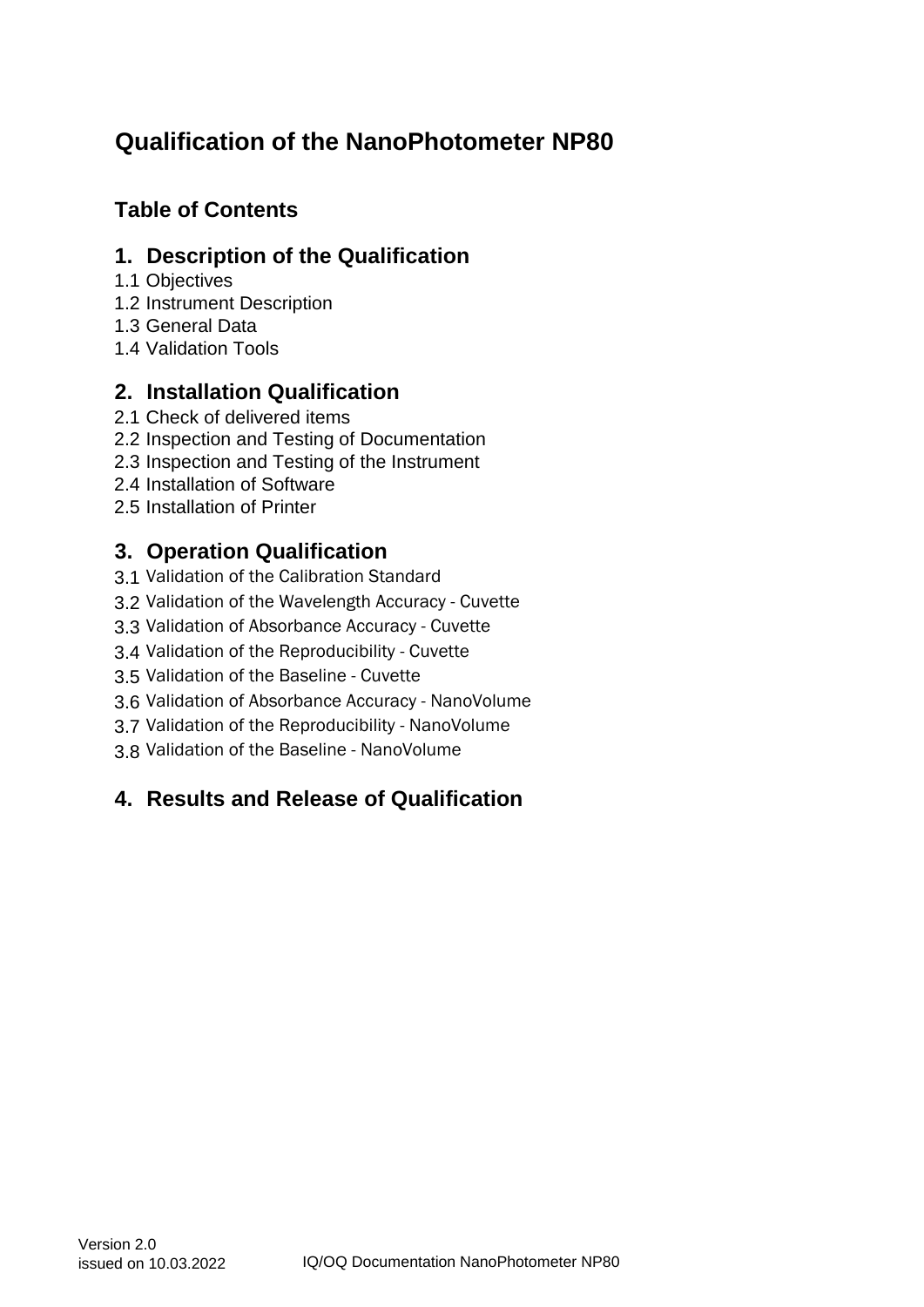

## 1. Description of the Qualification

#### 1.1 Objectives

This qualification is for the documented validation of the NanoPhotometer , to show that all is conform with the requirements, specifications of the installation and function.

#### 1.2 Instrument Description

The NanoPhotometer measures sprectra in the range of 200 nm to 900 nm. Due to the integrated beam deflection and the use of fiber-optic light conductors, the sample can be measured in NanoVolumes. For the detection there is a 3648 pixel CCD array used. The instrument is maintainance and recalibration free due to sealed optics, the True Path and Sample Compression Technology™. This guarantees for a high accuracy and linearity over the entire life-time.

The following methods are available:

- single and multi wavelengths
- wavescan in the range of 200 nm 900 nm (adjustable)
- concentration calculations (pre-programmed for nucleic acids and proteins)
- frequency of incorporation/degree of labelling of various fluorescent dyes (pre-programmed for nucleic acids
- cell density measurements
- colorimetric assays
- standard curves
- absorbance ratio calculations

#### 1.3 General Data

| System:                  | UV/Vis spectrophotometer |                          |                 |              |                   |
|--------------------------|--------------------------|--------------------------|-----------------|--------------|-------------------|
| Type:                    | NanoPhotometer           |                          |                 |              |                   |
|                          | New device               | <b>YES</b>               |                 |              |                   |
|                          | Used device              | <b>YES</b>               |                 |              |                   |
| Serial Number:           | M80945                   |                          |                 |              |                   |
| <b>Operating System:</b> | Windows10                |                          |                 |              |                   |
| Location:                | Company:                 | Implen GmbH              |                 |              |                   |
|                          | Department:              | <b>Product Managment</b> |                 |              |                   |
|                          | Person in Charge:        |                          | Dr. Helena Funk | $\mathbf{z}$ | +49 89 726 371 80 |
|                          | User:                    |                          | Dr. Helena Funk | $\mathbf{z}$ | +89 726 371 80    |
|                          | Location:                | Production               |                 |              |                   |
|                          | Adress:                  |                          | Schatzbogen 52  |              |                   |
|                          | City:                    | <b>Munich</b>            |                 |              |                   |
|                          | State/Province & Postal: | 81829                    |                 |              |                   |
|                          | Country:                 | Germany                  |                 |              |                   |

#### 1.4 Validation Tool

The certified validation tools for the NanoPhotometer is a potassium hydrogen phthalate solution and a Holmium glass and Neutral Density glass filter calibrated against a traceable NIST standard by an accredited supplier.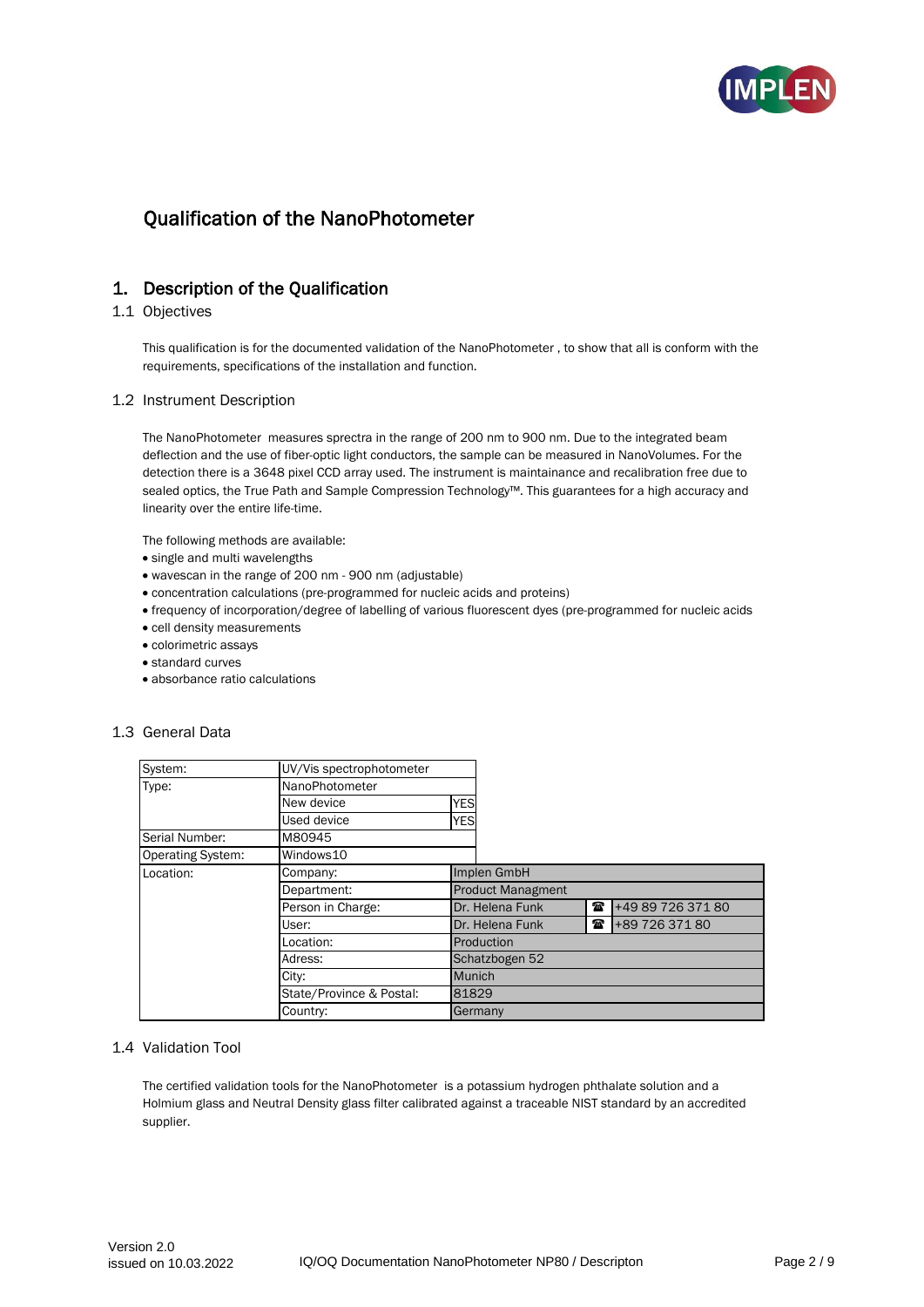

## 2. Installation Qualification

2.1 Check of delivered items

### Test description:

Verification of the delivery content by checking the delivery note. Enclose a copy of the delivery note to the qualification report.

|                    | Test plan                              | Test report |         |
|--------------------|----------------------------------------|-------------|---------|
| Test parameter     | Acceptance criteria                    | lpassed     | remarks |
| Check the delivery | Complete according to delivery<br>note | YES         |         |

## 2.2 Inspection of Documentation

|                       | Test plan                       | Test report |         |  |  |
|-----------------------|---------------------------------|-------------|---------|--|--|
| <b>Test parameter</b> | Acceptance criteria             | passed      | remarks |  |  |
| User Manuals          | - Short Instructions            |             |         |  |  |
|                       | NanoPhotometer                  |             |         |  |  |
|                       | N120/NP80/N60/N50/C40           | <b>YFS</b>  |         |  |  |
|                       | - NanoPhotometer User Manual    |             |         |  |  |
|                       | in digital version on USB flash |             |         |  |  |
|                       | drive                           |             |         |  |  |
| Certificates          | NanoPhotometer Operation        |             |         |  |  |
|                       | Certificate:                    | <b>YES</b>  |         |  |  |
|                       | NanoVolume Application          |             |         |  |  |
|                       | Cuvette Application             |             |         |  |  |

## 2.3 Inspection of the Instrument

### Test description:

Validation and approval of the NanoPhotometer installation in a technical correct manner according to the user manual of the supplier.

|                                                                                         | Test plan                                                                                                                                                       | Test report |         |  |
|-----------------------------------------------------------------------------------------|-----------------------------------------------------------------------------------------------------------------------------------------------------------------|-------------|---------|--|
| Test parameter                                                                          | Acceptance criteria                                                                                                                                             | passed      | remarks |  |
| Installation of the<br>NanoPhotometer                                                   | Power supply plugged in<br>(operating voltage: 100-240 V,<br>50/60 Hz, 90W, 19 VDC) and<br>load the battery pack at least<br>for 3 hours prior to the first use | <b>YES</b>  |         |  |
| By switching the instrument<br>on a self-diagnostic check is<br>automatically performed | pass all tests - no failure<br>message appears - main<br>display is shown                                                                                       | <b>YES</b>  |         |  |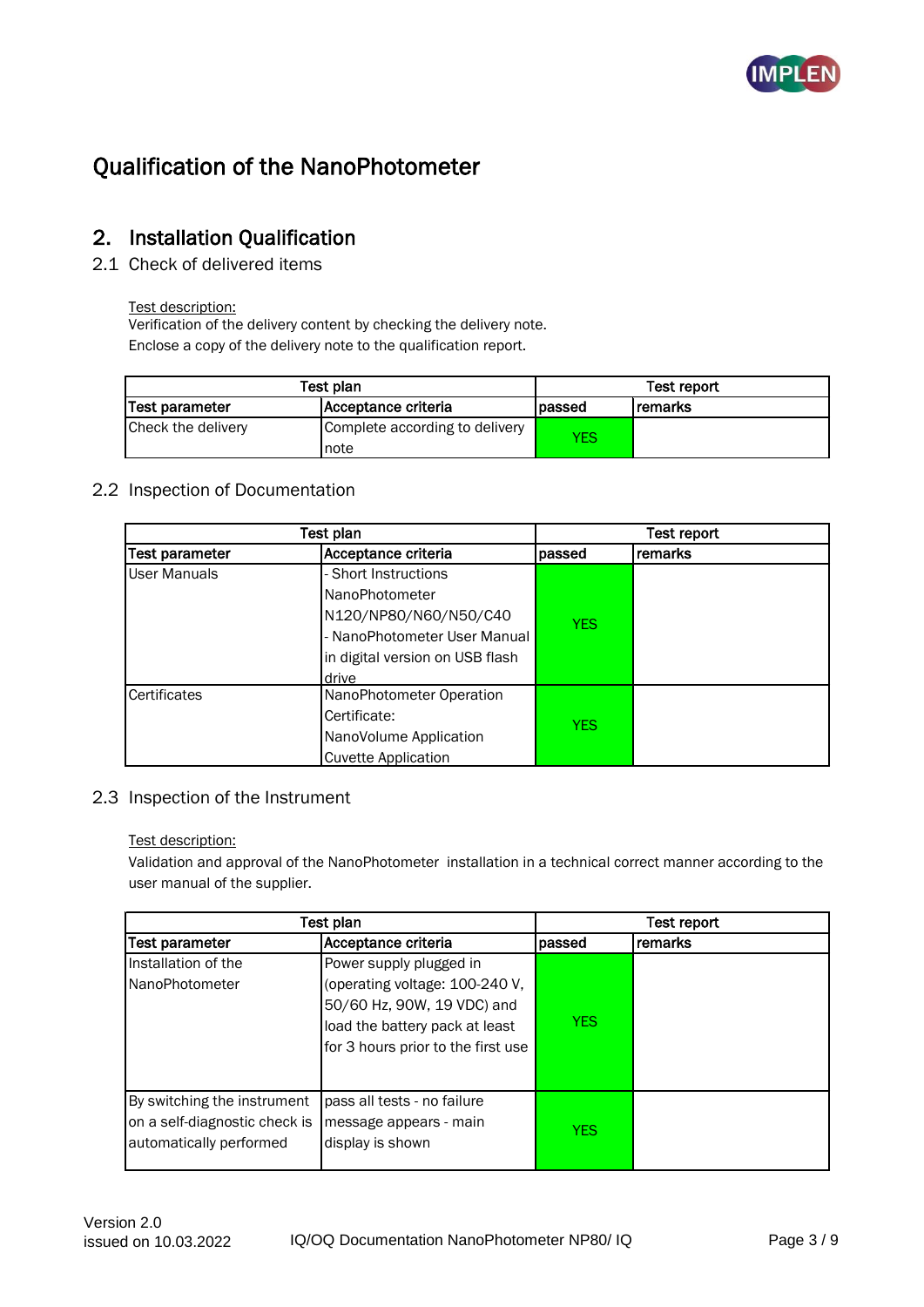

| Integrated vortexer | Activated if NanoPhotometer is |            |  |
|---------------------|--------------------------------|------------|--|
|                     | switched on and deactivated if | <b>YES</b> |  |
|                     | the NanoPhotometer is          |            |  |
|                     | Iswitched off.                 |            |  |

## 2.4 Installation of Software

Test description:

Validation and approval of the software installation in a technical correct manner according to the user manual of the supplier.

|                               | Test plan                                                                                    | Test report |                                                                                                                    |  |
|-------------------------------|----------------------------------------------------------------------------------------------|-------------|--------------------------------------------------------------------------------------------------------------------|--|
| Test parameter                | Acceptance criteria                                                                          | passed      | remarks                                                                                                            |  |
| <b>Built-in Touchscreen</b>   | home screen is shown after                                                                   |             | N/A when no touch screen is                                                                                        |  |
|                               | starting the instrument                                                                      | <b>YES</b>  | connected                                                                                                          |  |
| computer (PC/MAC)             | software can be opened and<br>the home screen of the<br>connected NanoPhotometer is<br>shown | <b>YES</b>  | N/A when using the built-in<br>touch screen, a smart phone<br>or tablet for controlling the<br>NanoPhotometer.     |  |
| Tablet                        | software can be opened and<br>the home screen of the<br>connected NanoPhotometer is<br>shown | <b>YES</b>  | N/A when using only the<br>built-in touch screen, a<br>computer or tablet for<br>controlling the<br>NanoPhotometer |  |
| Smart Phone                   | software can be opened and<br>the home screen of the<br>connected NanoPhotometer is<br>shown | YES.        | N/A when using only the<br>built-in touch screen, a<br>computer or tablet for<br>controlling the<br>NanoPhotometer |  |
| Software installataion passed |                                                                                              | <b>YES</b>  |                                                                                                                    |  |

## 2.5 Installation of Printer

|                                              | Test plan                  | Test report |                        |  |
|----------------------------------------------|----------------------------|-------------|------------------------|--|
| <b>Test parameter</b>                        | Acceptance criteria        | passed      | remarks                |  |
| Printer via USB                              | Print icon is shown on all |             | N/A when no printer is |  |
| cable/network/WiFi network   method screens. |                            | <b>YES</b>  | available              |  |
| connected                                    |                            |             |                        |  |
| Printer is functional                        | Do a measurement and print | <b>YES</b>  | N/A when no printer is |  |
|                                              | the results.               |             | available              |  |
|                                              |                            |             |                        |  |
| Printer installataion passed                 |                            | YES         |                        |  |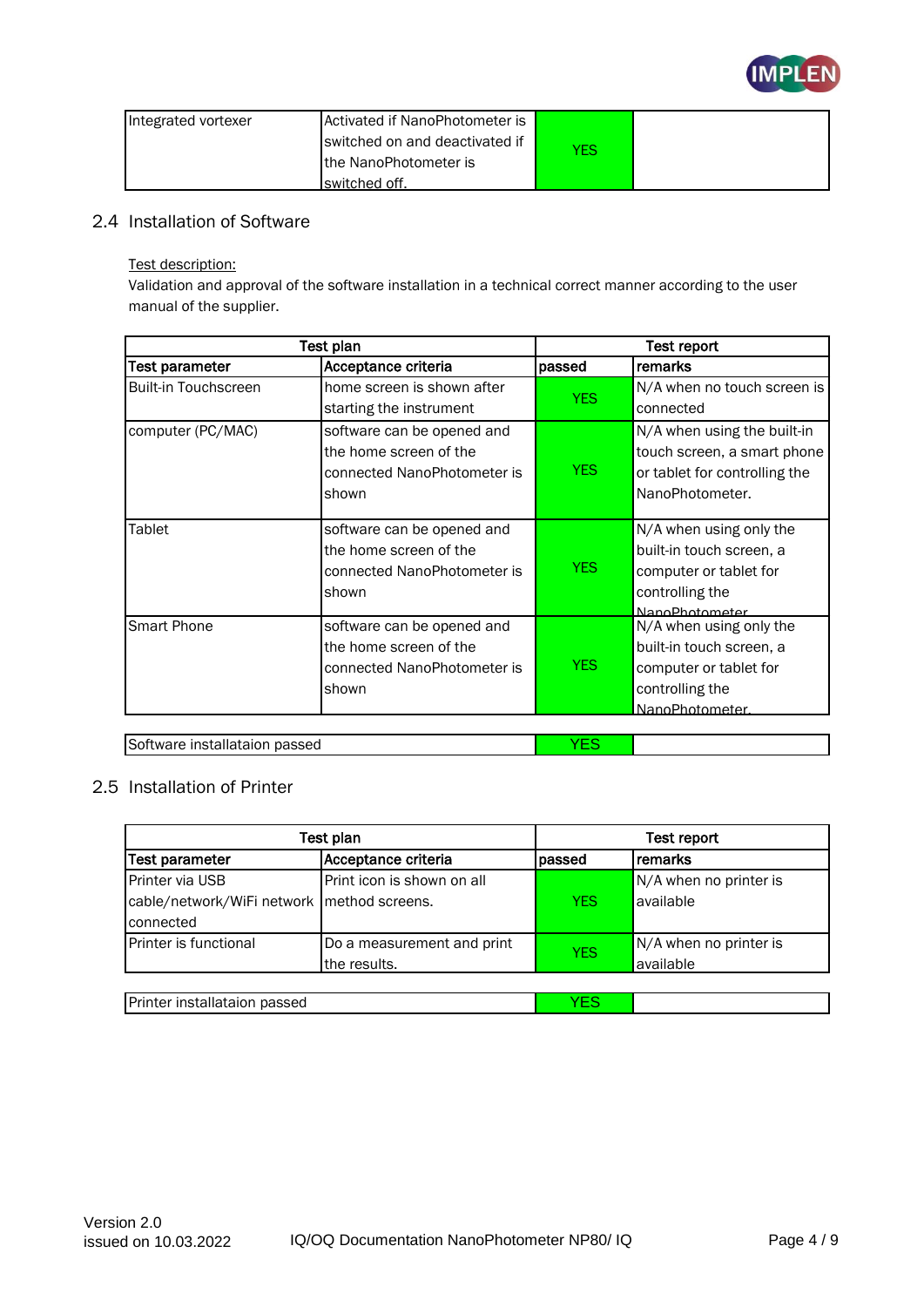

## 3. Operation Qualification

#### 3.1 Validation of the Calibration Standard

For all validation tools which are used during the qualification, an actual and valid calibration certificate is necessary. Enclose a copy of the calibration certificate to the qualification report.

Test description Holmium glass filter:

As a validation tool, the Holmium glass filter is used as secondary spectrometric calibration standard. This filter is calibrated and verified against NIST approved calibration or control standards.

| Test plan                      |               |                              |           |            | <b>Test report</b>                                           |
|--------------------------------|---------------|------------------------------|-----------|------------|--------------------------------------------------------------|
| Test parameter                 | Serial number | IAcceptance criteria         |           | passed     | Iremarks                                                     |
| Holmium glass filter           |               | 111015 serial number correct |           | YES        |                                                              |
| Valid calibration certificate: |               | <b>Next</b><br>calibration:  | 14.2.2024 | <b>YES</b> | recalibration of the Holmium<br>glass filter every 24 months |

Test description Neutral Density glass filter:

As a validation tool, the Neutral Density glass filter is used as secondary spectrometric calibration standard. This filter is calibrated and verified against NIST approved calibration or control standards.

| Test plan                      |               |                              |           |            | Test report                   |
|--------------------------------|---------------|------------------------------|-----------|------------|-------------------------------|
| Test parameter                 | Serial number | Acceptance criteria          |           | lpassed    | <b>remarks</b>                |
| Neutral Density filter:        |               | 109747 serial number correct |           | YES        |                               |
| Valid calibration certificate: |               | <b>Next</b>                  |           |            | recalibration of the Neutral  |
|                                |               | calibration:                 | 14.2.2024 | <b>YES</b> | Density glass filter every 24 |
|                                |               |                              |           |            | months                        |

Test description potassium hydrogen phthalat solution:

As validation tool a potassium hydrogen phthalat solution is used. This standard solution is calibrated and verified against NIST approved calibration or control standards.

| Test plan              |       |                     | Test report      |                                |
|------------------------|-------|---------------------|------------------|--------------------------------|
| Test parameter         |       | Acceptance criteria | passed           | Iremarks                       |
| Solution II:           | 2109  | lot number correct  | YES <sup>.</sup> | After opening a vial it can be |
| Lot number             |       |                     |                  | used for one hour.             |
| Absorbance @ 280 nm    | 21,87 | Absorbance entered  | YES <sup>1</sup> | The absorbance can be          |
| $(10 \text{ mm path})$ |       |                     |                  | found on the vial.             |

### 3.2 Validation of the Wavelength Accuracy - Cuvette

| Test description:                                   |                                                                                                       |        |        |        |        |        |
|-----------------------------------------------------|-------------------------------------------------------------------------------------------------------|--------|--------|--------|--------|--------|
| Method:                                             | More Apps - Wavescan / Stored Method (WavelengthAccuracy-Holmium.json) available on USB               |        |        |        |        |        |
| flash drive and for download www.implen.de/download |                                                                                                       |        |        |        |        |        |
| <b>Parameter Settings:</b>                          | Change to Cuvette, Pathlength 10 mm, Start Wavelength 200 nm, End Wavelength 900 nm,                  |        |        |        |        |        |
| Blank:<br>Sample:                                   | Baseline Correction Off. Smoothing 1<br>empty cell holder (air)<br>Holmium glass filter S/N<br>111015 |        |        |        |        |        |
| approx. position:                                   | 241 nm                                                                                                | 279 nm | 361 nm | 453 nm | 536 nm | 637 nm |
| certified expected peaks:                           | 241.70                                                                                                | 279.40 | 361.00 | 453.60 | 536.70 | 638.00 |
| measured value:                                     | 242                                                                                                   | 279    | 361    | 454    | 536    | 638    |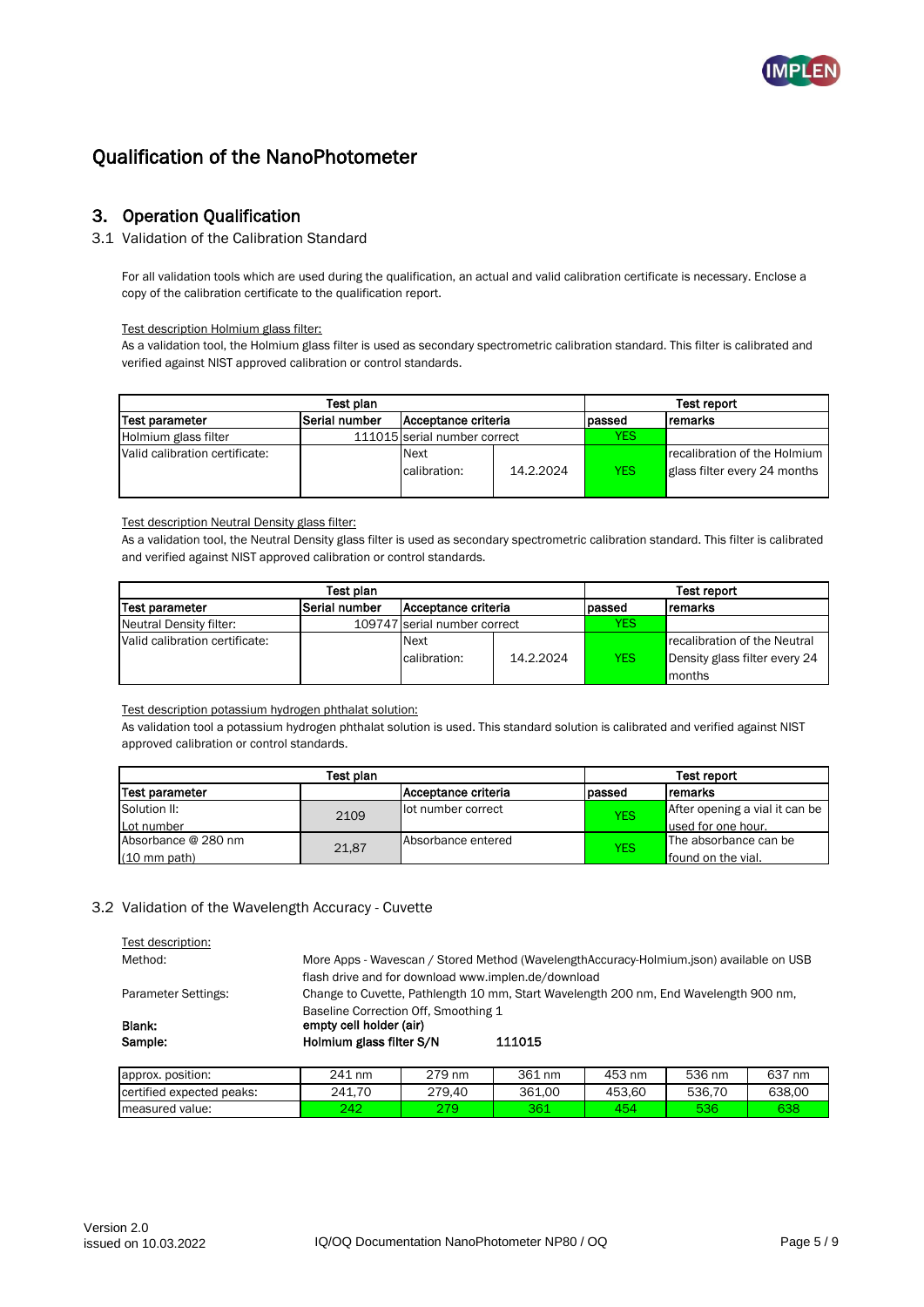

| Test plan             |                      |                          |            | Test report                    |
|-----------------------|----------------------|--------------------------|------------|--------------------------------|
| <b>Test parameter</b> | <b>Serial number</b> | Acceptance criteria      | passed     | <b>Iremarks</b>                |
| Holmium glass filter  | 111015               | Peak positions (see also |            | Peak position must be visible  |
|                       |                      | calibration certificate) |            | in the graph, if not listed in |
|                       |                      | Tolerance is +/- 2nm     |            | the table please check         |
|                       |                      |                          | <b>YES</b> | manual for the                 |
|                       |                      |                          |            | corresponding peak             |
|                       |                      |                          |            |                                |

### 3.3 Validation of Absorbance Accuracy - Cuvette

| Test description:<br>Cuvette mode |                          |                                                                                                                                                                                                                         |                               |         |        |  |  |  |
|-----------------------------------|--------------------------|-------------------------------------------------------------------------------------------------------------------------------------------------------------------------------------------------------------------------|-------------------------------|---------|--------|--|--|--|
| Method:                           |                          | More Apps - Wavelength / Stored Method (AbsorbanceAccuracy-NeutralDensity.json) available on                                                                                                                            |                               |         |        |  |  |  |
| Parameter Settings:               |                          | USB flash drive and for download www.implen.de/download<br>Change to Cuvette, Pathlength 10 mm, add 5 Wavelengths: enter wavelengths 440 nm, 465 nm,<br>546 nm, 590 nm and 635 nm, Baseline Correction Off, Smoothing 1 |                               |         |        |  |  |  |
| Blank:                            |                          | empty cell holder (air)                                                                                                                                                                                                 |                               |         |        |  |  |  |
| Sample:                           |                          |                                                                                                                                                                                                                         | Neutral Density glass filter: | $S/N$ : | 109747 |  |  |  |
|                                   | expected<br>absorbances: | tolerance                                                                                                                                                                                                               | measured<br>values:           |         |        |  |  |  |
| A440                              | 0.562                    | $+/- 0.015$                                                                                                                                                                                                             | 0.562                         |         |        |  |  |  |
| A465                              | 0.524                    | $+/- 0.015$                                                                                                                                                                                                             | 0.522                         |         |        |  |  |  |

|                              | Test plan            |                                                               |            |         |
|------------------------------|----------------------|---------------------------------------------------------------|------------|---------|
| Test parameter               | <b>Serial number</b> | Acceptance criteria                                           | lpassed    | remarks |
| Neutral Density glass filter | 109747               | The measured absorbances 440.<br>465, 546,590,635 nm) have to |            |         |
|                              |                      | be in the tolerance $+/$ 0.015 A.                             | <b>YES</b> |         |

## 3.4 Validation of the Reproducibility - Cuvette

A546 0,525 +/-0.015 0,5 A590 0,559 +/- 0.015 0,557 A635 0,567 +/-0.015 0,5

| More Apps - Wavelength / Stored Method (Reproducibility-NeutralDensity.json) available on USB<br>Method:<br>flash drive and for download www.implen.de/download |              |                                                                                                |                                                                                           |          |          |          |     |  |
|-----------------------------------------------------------------------------------------------------------------------------------------------------------------|--------------|------------------------------------------------------------------------------------------------|-------------------------------------------------------------------------------------------|----------|----------|----------|-----|--|
| Parameter Settings:                                                                                                                                             |              |                                                                                                | Change to Cuvette, Pathlength 10 mm, enter wavelength 440 nm, 546 nm and 635 nm, Baseline |          |          |          |     |  |
| Blank:<br>Sample:                                                                                                                                               |              | Correction Off, Smoothing 1<br>empty cell holder (air)<br><b>Neutral Density glass filter:</b> |                                                                                           | $S/N$ :  | 109747   |          |     |  |
|                                                                                                                                                                 | expected     | tolerance                                                                                      | measured                                                                                  | measured | measured | measured | CV% |  |
|                                                                                                                                                                 |              |                                                                                                |                                                                                           |          |          |          |     |  |
|                                                                                                                                                                 | absorbances: |                                                                                                | values:                                                                                   | values:  | values:  | values:  |     |  |

| Test plan                    |               |                             |         | Test report |
|------------------------------|---------------|-----------------------------|---------|-------------|
| Test parameter               | Serial number | <b>IAcceptance criteria</b> | lpassed | Iremarks    |
| Neutral Density glass filter | 109747        | $CV% = 0.75%$               | YES     |             |

A546 0,525 +/- 0.015 0,523 0,523 0,525 0,525 0,191 A635 | 0,567 |+/- 0.015 | 0,565| 0,565| 0,567| 0,567| 0,177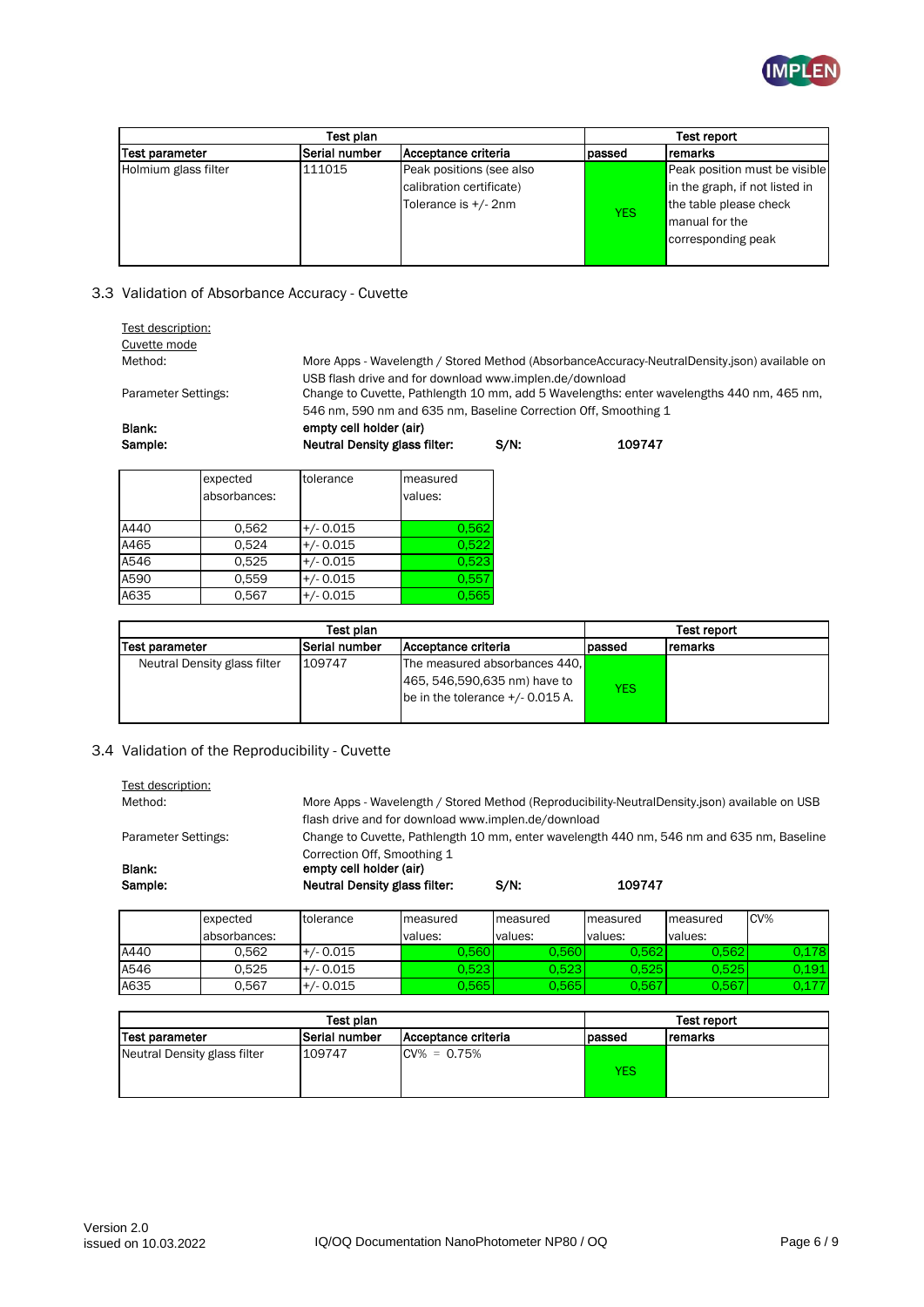

## 3.5 Validation of the Baseline - Cuvette

| Test description:   |                                                                                                 |
|---------------------|-------------------------------------------------------------------------------------------------|
| Method:             | More Apps - Wavelength / Stored Method (Baseline-Air.json) available on USB flash drive and for |
|                     | download www.implen.de/download                                                                 |
| Parameter Settings: | Change to Cuvette, Pathlength 10 mm, enter wavelength 280 nm, Baseline Correction 377 nm,       |
|                     | Smoothing 1                                                                                     |
| Blank:              | empty cell holder (air)                                                                         |
| Sample:             | empty cell holder (air)                                                                         |
|                     |                                                                                                 |

|      | <b>Itolerance</b> | measured | measured | measured | Imeasured | $\mathsf{Abs}_{\textsf{max}}$ | Abs               |
|------|-------------------|----------|----------|----------|-----------|-------------------------------|-------------------|
|      |                   | values:  | values:  | values:  | values:   |                               |                   |
| A280 | $/ - 0.002$       | ,000     | .001     | 0.002    | 0.002     | 0.002                         | J.00 <sup>T</sup> |

| Test plan                                   |                                                                             |        |         |
|---------------------------------------------|-----------------------------------------------------------------------------|--------|---------|
| Test                                        | Acceptance criteria                                                         | passed | remarks |
| Measurement against air / empty cell holder | Tolerance is $+/$ - 0.002 A<br>according to the technical<br>specifications | YES    |         |

### 3.6 Validation of Absorbance Accuracy - NanoVolume

| Test description:   |                                                                                             |
|---------------------|---------------------------------------------------------------------------------------------|
| Method:             | More Apps - Wavelength / Stored Method (AbsorbanceAccuracy-StandardSolution.json) available |
|                     | on USB flash drive and for download www.implen.de/download                                  |
| Parameter Settings: | Dilution 15, Wavelength 280 nm, Baseline Correction 377 nm, Smoothing 1                     |
| Blank:              | water                                                                                       |
| Volume:             | $1.5$ ul                                                                                    |
| Sample:             | Standard Solution II with lot numb<br>2109                                                  |
|                     |                                                                                             |
| portified           | moncurad                                                                                    |

|      | certified<br>measured |         |
|------|-----------------------|---------|
|      | expected              | values: |
|      | absorbances:          |         |
| A280 | 21.87                 | 21.790  |

| Test plan                                      |            |                                                              |            | Test report    |
|------------------------------------------------|------------|--------------------------------------------------------------|------------|----------------|
| <b>Test parameter</b>                          | Lot number | Acceptance criteria                                          | passed     | <b>remarks</b> |
| Potassium hydrogen phthalate<br>solution (PHP) | 2109       | The absorbance at 280 nm has<br>to be in the certified range | <b>YES</b> |                |

### 3.7 Validation of the Reproducibility - NanoVolume

| Test description:   |                                                                                              |
|---------------------|----------------------------------------------------------------------------------------------|
| Method:             | Protein UV / Stored Method (Reproducibility-Water.json) available on USB flash drive and for |
|                     | download www.implen.de/download                                                              |
| Parameter Settings: | OD1, Volume 1 µl- 2 µl, wavelength 280 nm, Background Correction: On, Manual Dilution: Off   |
| Blank:              | water                                                                                        |
| Volume:             | $1.5$ ul                                                                                     |
| Sample:             | water/pipette once and measure four times                                                    |

|      | certified     | measured | measured | measured | measured | $\mathrm{Abs}_{\mathrm{max}}$ | $\triangle$ Abs |
|------|---------------|----------|----------|----------|----------|-------------------------------|-----------------|
|      | expected      | values:  | values:  | values:  | values:  |                               |                 |
|      | labsorbances: |          |          |          |          |                               |                 |
| A280 | 0.000         | 0.000 l  | 0.000    | 0.002l   | 0.0001   | 0.002                         | 0.002           |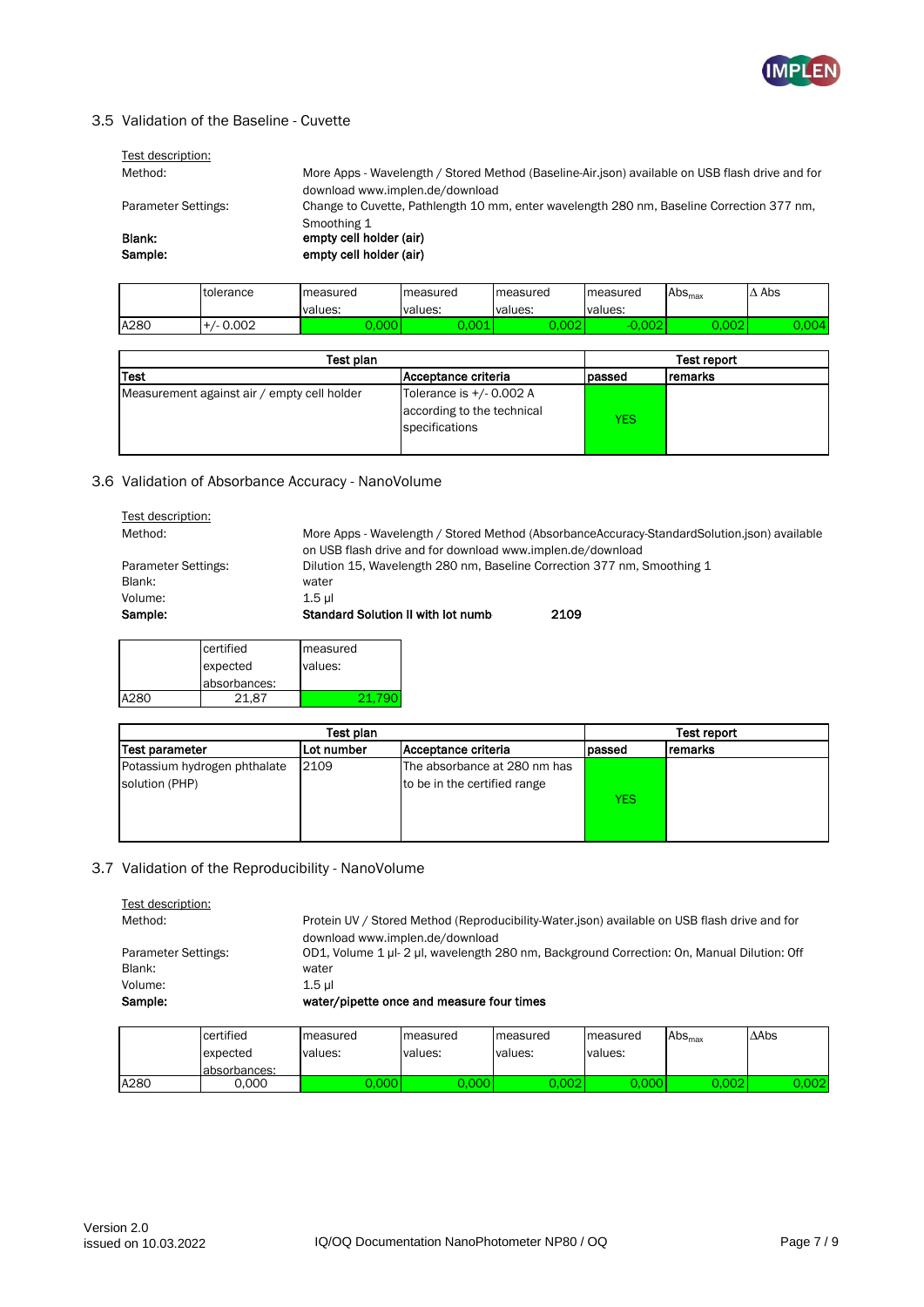

| Test plan             |                                  | Test report |                |
|-----------------------|----------------------------------|-------------|----------------|
| <b>Test parameter</b> | Acceptance criteria              | passed      | <b>remarks</b> |
| Water                 | Four repeated absorbance         |             |                |
|                       | measurements tolerance is +/-    |             |                |
|                       | 0.03 A (10 mm path) according    | YES         |                |
|                       | to the technical specifications. |             |                |
|                       |                                  |             |                |

#### 3.8 Validation of the Baseline - NanoVolume

| More Apps - Wavelength / Stored Method (Baseline-Air.json) available on USB flash drive and for<br>download www.implen.de/download |
|------------------------------------------------------------------------------------------------------------------------------------|
|                                                                                                                                    |
| Dilution 15; wavelength 280 nm, Baseline Correction 377 nm, Smoothing 1                                                            |
| air                                                                                                                                |
| air - no sample                                                                                                                    |
|                                                                                                                                    |

|      | tolerance | measured                | measured        | measured             | measured      | $\mathsf{Abs}_{\textsf{max}}$ | $\Delta$ Abs |
|------|-----------|-------------------------|-----------------|----------------------|---------------|-------------------------------|--------------|
|      |           | values:                 | values:         | values:              | values:       |                               |              |
| A280 | /- 0.03   | $\sim$ $\sim$<br>$\sim$ | ו א∩ה ∩<br>טשטי | $\sim$ $\sim$ $\sim$ | ח∩ ∩<br>- - - | n nne<br>vvJ                  | 040<br>,,,,, |

| Test plan                           |                                                                                      |        | Test report |  |
|-------------------------------------|--------------------------------------------------------------------------------------|--------|-------------|--|
| Test                                | Acceptance criteria                                                                  | passed | remarks     |  |
| Measurement against air - no sample | Tolerance is +/- 0.03 A (10 mm<br>path) according to the technical<br>specifications | YES    |             |  |